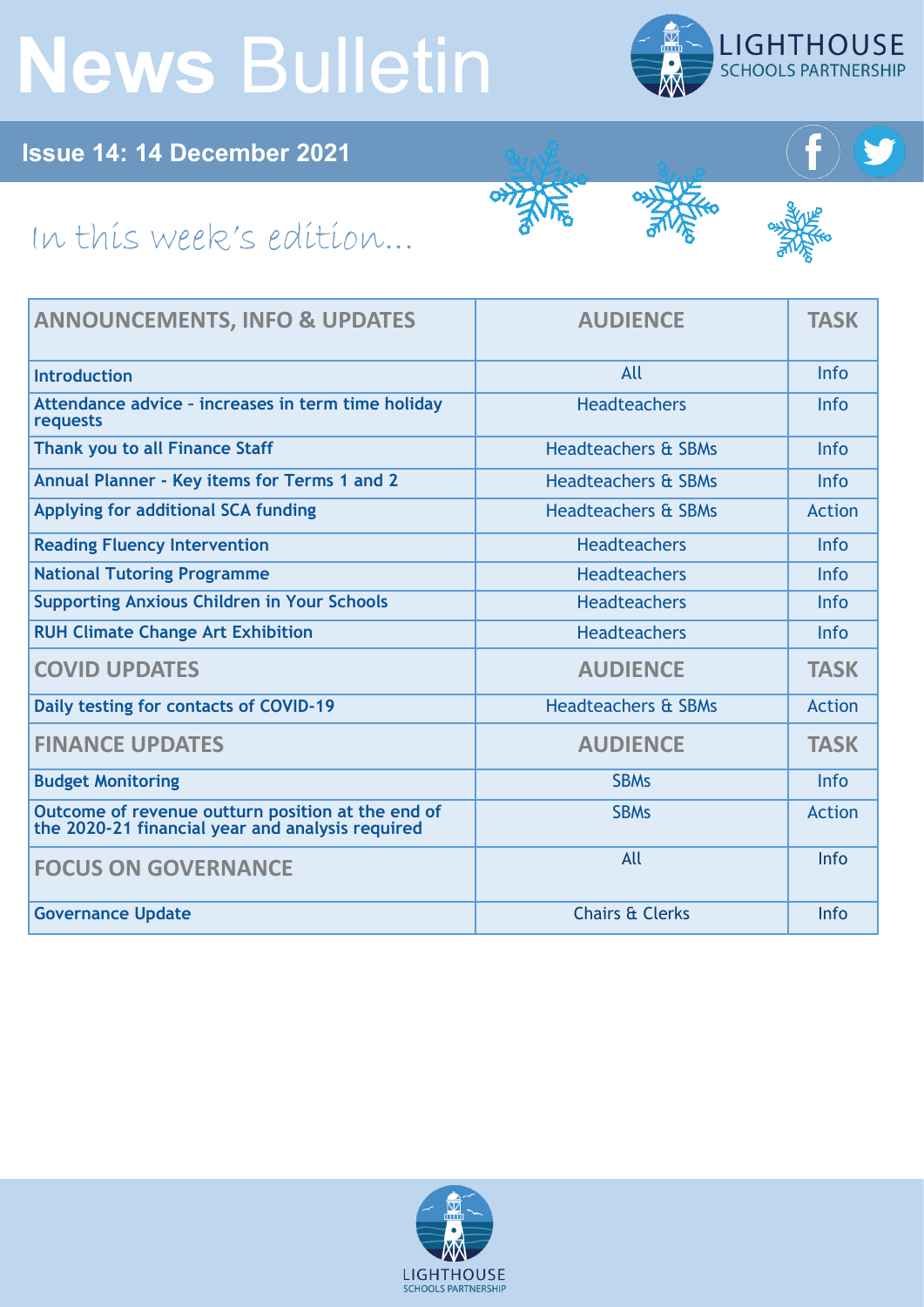## <span id="page-1-0"></span>**Introduction**

There are things to celebrate and note in this bulletin and although I am sure you will ponder every word, I would like to emphasise Mike Sewell's note of thanks to our finance teams in schools and centrally. We had unmitigated praise from the auditors and the effectiveness of our systems and teams is something that we are proud of. Well done SBMs and Finance Team. You will also see that North Somerset Schools have an opportunity to draw funding in for Academic Mentors. The underperformance in the county that triggers this opportunity is not in our schools, but the finance is available to us. Please ensure that you have understood what you can draw down.

Headteachers (and by extension a great many others in leadership and governance) have been the most extraordinary civic leaders in this rolling pandemic. I thought this again yesterday as Richard Riordan at Portishead Primary dealt with our first Omicron case and battled with confused and confusing advice from the public health bodies. I am very aware of the cumulative strain that leading in a pandemic is putting us under. The end of term is coming not a second too soon and I really do urge everyone to come away from your emails and look for time to recover physically, mentally and spiritually. Thank you for your work, guidance and leadership. I hope that everyone can find the glad tidings of the season in their time with family and friends.

Merry Christmas,

Gary

## **Attendance advice – increases in term time holiday requests**

- The Department for Education has made it clear that students need to be back in school after months of missed on site education. The regulations have therefore returned to the prepandemic rules.
- Anything over four days unauthorised should attract a recommendation for a Fixed Penalty.
- Parents reporting needing time out as a family after pandemic (say for skiing holiday) is not an acceptable reason to be out of school - they should do this in school holidays.
- Not seeing grandparents, whilst sad, is not a good reason to be out of school they could travel in the school holidays.
- That a family state that they cannot afford to travel in school holidays is not a good reason to be out of school in term time.

#### **Anomalies that might meet the criteria for exception:**

- Parents getting married (significant family event) combining with holiday. We can authorise the day of the wedding and, if overseas, a day travel either side but the rest unauthorised and if those days exceed 4 then that should attract a FP request. We would need proof of function and schools are expected to dig a little and test what the parents are saying.
- Grandparent terminally ill last time to see them tricky but in this instance school should use discretion; dependant on length some of it could be authorised and some not (say 5 days auth and 5 not if two weeks requested - would be unlikely to attract a FP but the school would need to be satisfied it is genuine.
- Armed Forces not a grey area. Holiday authorised.
- Family requesting holiday before chemo (or other circumstances relating to terminal illness) for first degree relative (parent/sibling) – holiday authorised.
- NHS/Keyworkers technically not exempt but schools could get proof from employers in writing (and then followed with a call to the letter writer) saying this was the only time they could take holiday due to say hospital pressures. We are sorry to report that some letters have been forged.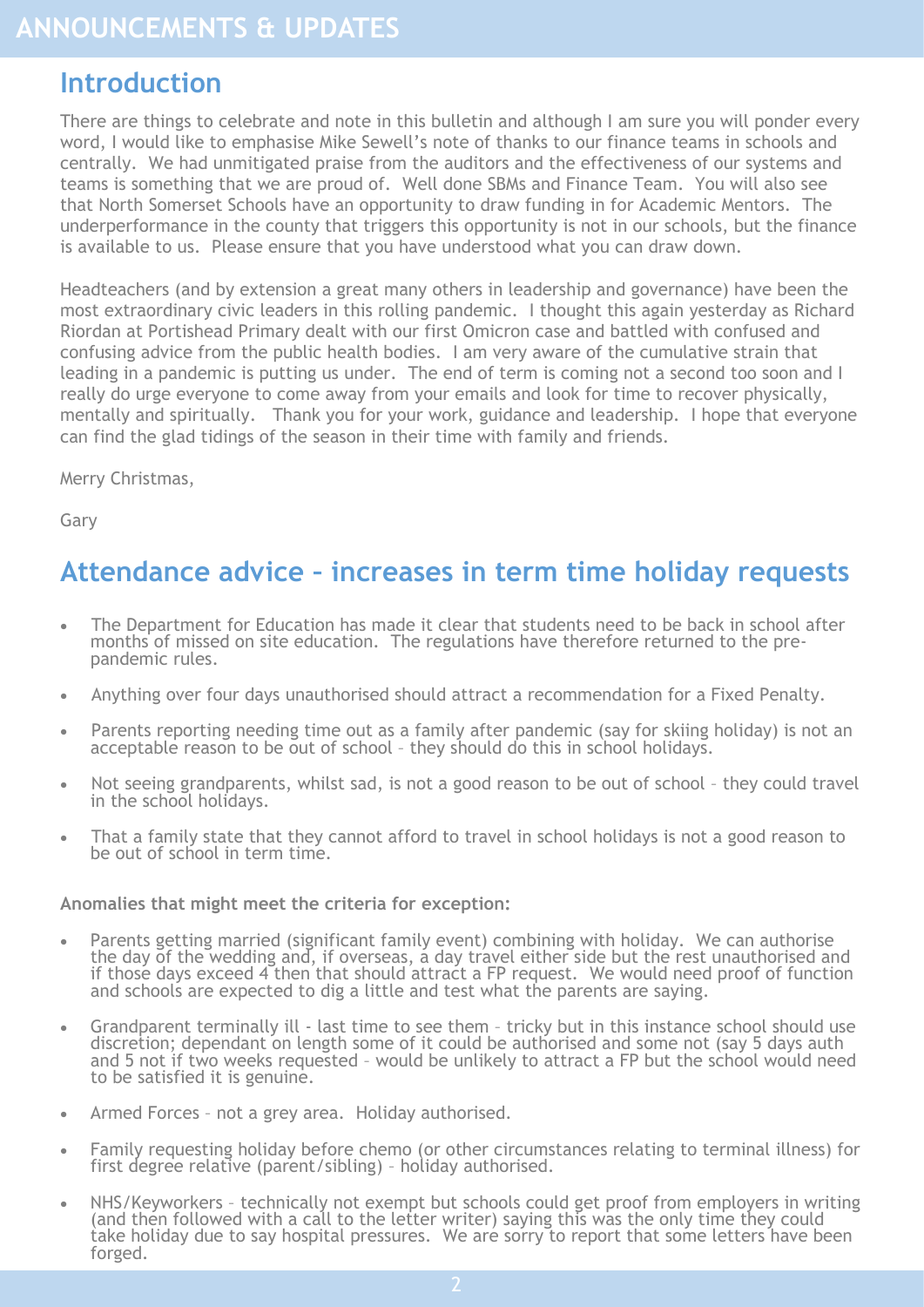<span id="page-2-0"></span>Fire/police - school's discretion - again with proof. Likely to be authorised.

Shana Roberts (Attendance Officer at Gordano School) has confirmed that she is happy to offer advice [smroberts@gordanoschool.org.uk.](mailto:smroberts@gordanoschool.org.uk) As a school with more than 2,000 pupils, Gordano are applying our policy every day.

## **Thank you to all Finance Staff**

The Trustees recently met with our External Auditors to hear feedback from this year's audit. We received a very positive report and particular emphasis was placed on the significant improvements that have been made in our financial processes, both throughout the year and at the year end. The Trustees recognise that this improvement has come about through the collective hard work and dedication of finance staff right across the Trust. I would like to take this opportunity, on behalf of the Board of Trustees, to thank you for all of your efforts and to share with you our pride in what you have achieved. We hope that you can enjoy a well-deserved break over the Christmas period.

Thank you,

Mike Sewell, Trustee and Chair of the Audit and Risk Committee

## **Annual Planner - Key items for Terms 1 and 2**

The Annual Planner is available to help us all to be aware of, and plan for, key activities during the year. Some of the key pieces of work for schools in Terms 3 and 4 are:

Respond to consultation on the following updated policies:

| 4th to 28th January            | 19th January to 15th February    |
|--------------------------------|----------------------------------|
| Teacher Appraisal policy       | Core Services Charge for 2022-23 |
| Support Staff Appraisal policy | Scheme of Delegation for 2022-23 |

- Undertake Y6 2019 SATs suite week beginning 10th January
- Respond to request to analyse significant variance in actual to projected revenue outturn for 2020-21 (to be returned by 14th January)
- Raise any concerns with the M&E and condition surveys to Hub Estates Leads by 14<sup>th</sup> January
- Complete Spring School Census 20th January and submit by 16<sup>th</sup> February. Please ensure that summary report is signed and dated by the Headteacher and send a copy to [LSPfinance@lsp.org.uk](mailto:LSPfinance@lsp.org.uk)
- Share Teacher Assessment with Governors and upload onto Insight for EYFS, PSC, KS1, Y1, Y3, Y4, Y5, Y6 (SATs), and KS4 (current attainment grades) by 31st January
- Update Self Evaluation section on Behaviour and Attitudes and forward to DOE and Governors by 31st January
- Review Website Compliance Return to Trust by 31 January
- Pupil progress meetings and target setting mid year review week beginning 7th February
- Spreadsheet for Headteachers to indicate any incremental progression for support staff sent out by 1st February and due to be returned by  $4<sup>th</sup>$  March.
- Monitor H&S compliance from Every and outcomes and actions from H&S visits in line with LGB dates
- AGM 16<sup>th</sup> February
- Review Risk Register for school to be returned to central team by 11th March for review by A&R **Cttee**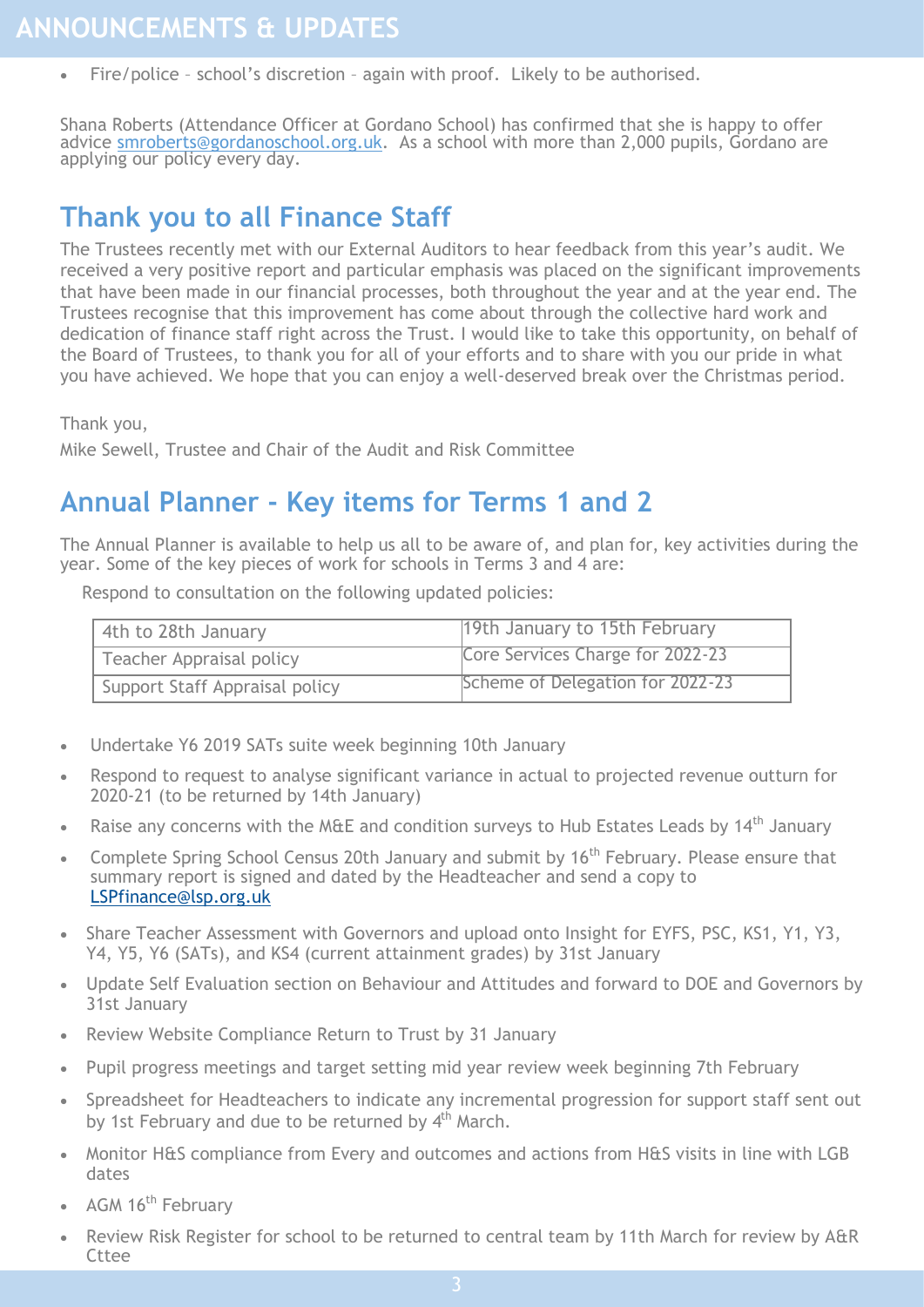## <span id="page-3-0"></span>**Applying for additional SCA funding**

Given the condition issues across our school estate, only significant condition issues will be addressed through the 5-year SCA programme. Whist it is really important that we continue to prioritise these significant condition issues, there are likely to be other projects that could have a huge impact on the outcomes or wellbeing of our children and young people, or staff, that are not likely to be identified for funding for a considerable number of years.

Each year we now set aside a small proportion of our SCA funding for these more developmental projects. The amount of funding for this purpose will be determined annually and will depend on the funding available and the cost of addressing the most serious condition issues in our school estate. The funding available in the 2021-22 financial year is £50,000.

SCA funding can only be used to address building condition, building compliance, energy efficiency or health and safety issues and therefore any additional projects must also meet these criteria.

Rather than create a bureaucratic process that requires significant work for both the schools and the Central Team we will utilise Estates Development Plans that you may already have in place, or can develop between now and the application point. Schools will be able to apply for this funding for projects between £2.5k and £30k in a Primary School and £15k to £50k in a Secondary School.

We will need to know the following information:

- Description of the project
- Estimated cost
- Impact on outcomes or wellbeing and for what group e.g. pupils, staff, community
- Proposed timescales
- Whether any other funding sources are available and what they are

If all of this information is already available in your Estates Development Plan, then you will only need to provide this plan to apply for funding and a breakdown of the planned use of your devolved capital. If the information above is not in your Estates Development Plan, then it will need to be provided in addition. Estates Development Plans need to have been approved by your local governing body (LGB) before they can be used to support this application.

A [proforma](https://foldr.lsp.org.uk/public/P0V9W) that you could use as an Estates Development Plan is available if you do not already have one and a **proforma** to demonstrate the planned use of you devolved capital is also available.

Applications for this funding need to be submitted by 29<sup>th</sup> April 2022.

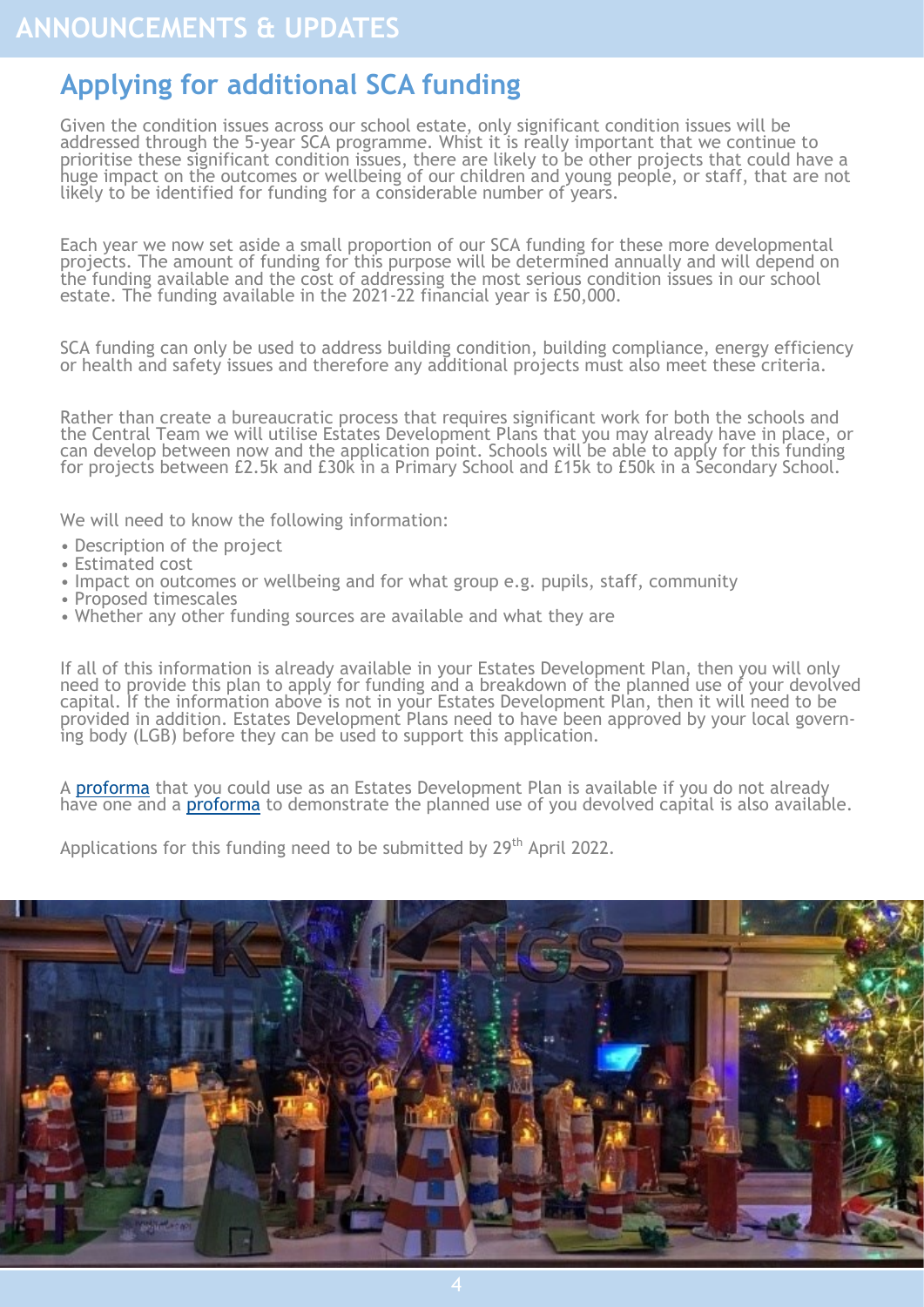## <span id="page-4-0"></span>**Reading Fluency Intervention**

Please click [here](https://foldr.lsp.org.uk/public/W609W) for details of the reading fluence intervention as detailed in the HT Briefing and click [here](https://foldr.lsp.org.uk/public/PK80W) to download the agreement form.

## **National Tutoring Programme**

A reminder that there is a recording of the very important HT briefing about how to access this very significant funding on Foldr [\(LSP Primary Headteachers/Trust Wide/HT SI Briefings 2021](https://foldr.lsp.org.uk/public/W3JGN)-22).

I have now signed the MOU for the Trust and Jane Higgins from NTP will be uploading the details of all LSP schools to the system.

North Somerset Schools are able to employ Academic mentors and receive almost full funding for this and you should make this a priority.

Keep up with news on this at:

#### <https://nationaltutoring.org.uk/events/>

Here is a [link](https://foldr.lsp.org.uk/public/WLZ3N) to the other key document from the briefing.

Sharon

## **Supporting Anxious Children in Your Schools**

The Association for Child and Adolescent Mental Health organisation are running a free online event, entitled:

*Anxiety; Cues, Plumes and Support for Young People in School -Ask the Expert* **"It will offer insights into the latest evidence-based, together with practical advice to help you help your pupils and your own children"**

This webinar event (27th Jan) can be booked at [Anxiety; Cues, Clues & Support for Young People in](https://www.acamh.org/event/school-anxiety/)  School - [Ask the Expert](https://www.acamh.org/event/school-anxiety/) - ACAMH

#### *Introducing Four Threads to Support Anxious Children*

This short CPD or coaching session has been written by our Lead Teacher for SEND, Andy Baker and can be commissioned by schools. It uses the same framework as the webinar above based on the work of Prof Cathy Cresswell. Resources freely available from the Internet linked to each of the threads ('my body's worry system; shifting attention techniques; being curious like a scientist; getting to my 'one-day-I-will' goal').

For more information, contact Andy Baker abaker@lsp.org.uk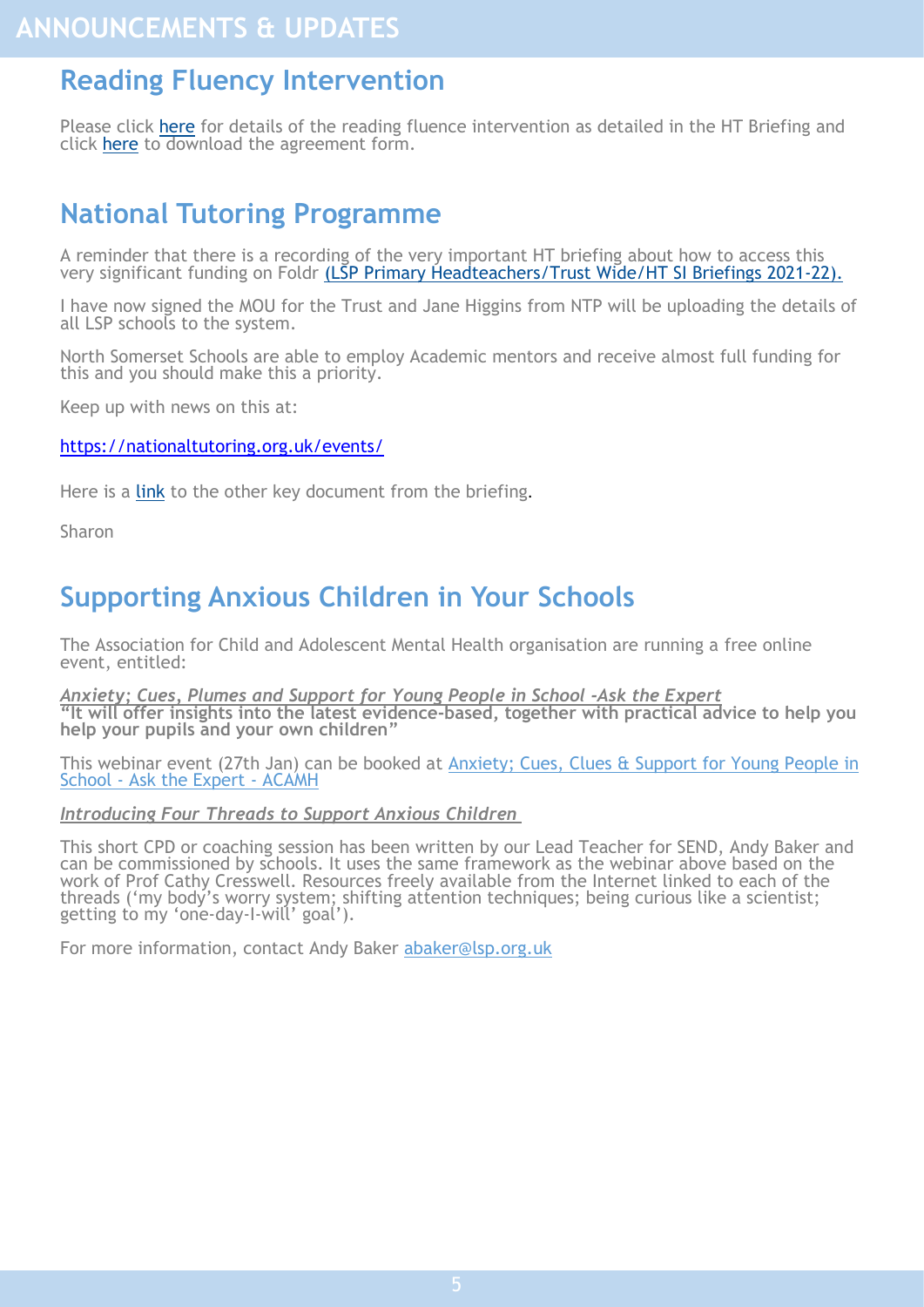

# <span id="page-5-0"></span>RUH YOUNG PEOPLES CLIMATE ART EXHIBITION

The RUH Sustainability Team, in collaboration with FACE, the Schools Climate Network and Art at the Heart RUH organisations, is hosting a young peoples COP26 art exhibition.

#### To take part in the exhibition, create a thought-provoking piece of art in any medium, including digital, to show what a healthy planet would look like if you were in charge!

It's a chance for you to make your voice heard, and to inspire the many staff and visitors to the hospital to protect our planet.

#### Artwork should be:

- On A4 or A3 paper, with your name, age and school or club on the back (not the front).
- Emailed as photo to ruh-tr.sustainabilityteam@nhs.net or post original artwork to the address below or deliver to RUH Atrium Reception by 21st January 2022.
- Photos will be shown on social media and original artworks will be selected for display at the RUH exhibition in the New Year!
- All framed works will be available for purchase, all donations will support the RUH Artsparks children's ward charity projects.

**Thank You!** 



art at the heave of the RUH

### **Funds donated to 'Artsparks' projects on the RUH Children's Ward**

#### Your artwork could inspire people to take action!

COP 26 Art, Sustainability Team E9, Royal United Hospitals Bath NHS **Foundation Trust Combe Park** Bath, BA1 3NG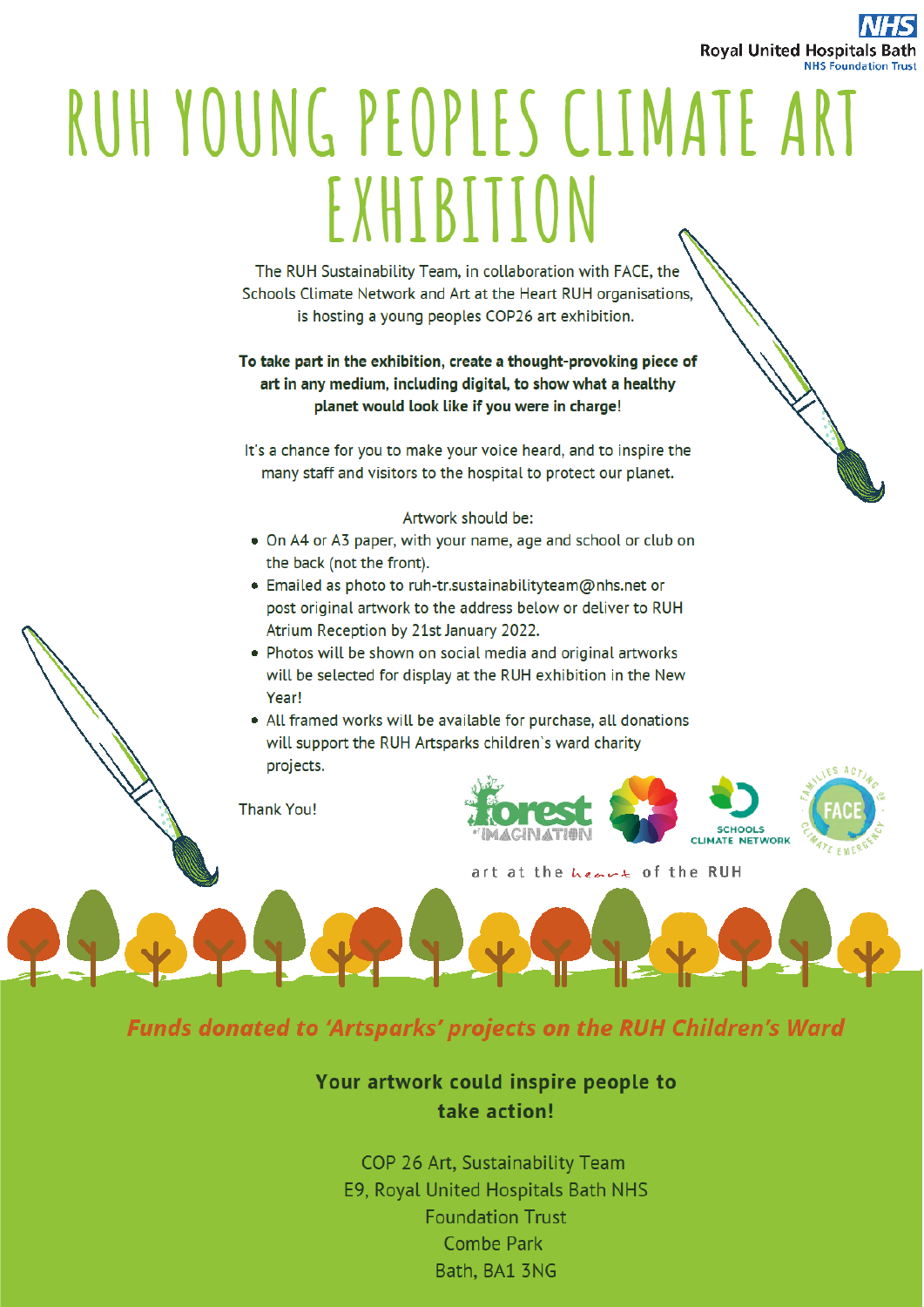## <span id="page-6-0"></span>**Daily testing for contacts of COVID-19**

From Tuesday 14 December, a new national approach to daily testing for contacts of COVID-19 is being introduced (including until the end of this term). All adults who are fully vaccinated and children aged 5 to 18 years and 6 months, identified as a contact of someone with COVID-19 – whether Omicron or not – should take a lateral flow device (LFD) test every day for 7 days instead of self-isolating. Daily testing by close contacts will help to slow the spread of COVID-19.

Daily testing for contacts of COVID-19 will help protect education settings by reducing transmission and will also help keep pupils in face-to-face education.

Once notified by NHS Test and Trace as a close contact, all eligible staff, pupils and students should take an LFD each day for 7 days and report the results through the [Online Reporting System](https://www.gov.uk/report-covid19-result?utm_source=13%20December%202021%20C19&utm_medium=Daily%20Email%20C19&utm_campaign=DfE%20C19) and to their school. If they test negative, they can continue to attend school. Outside of school, they should continue to follow the advice set out in the [Sunday 12 December press release.](https://www.gov.uk/government/news/daily-rapid-testing-for-covid-19-contacts-launches-this-week?utm_source=13%20December%202021%20C19&utm_medium=Daily%20Email%20C19&utm_campaign=DfE%20C19) This approach should also be adopted over the winter break and on return in January.

If they test positive, they should self-isolate and [order a PCR test](https://www.gov.uk/get-coronavirus-test?utm_source=13%20December%202021%20C19&utm_medium=Daily%20Email%20C19&utm_campaign=DfE%20C19) to confirm the result. If the PCR is positive, they must self-isolate for 10 days. If the PCR test is negative, they no longer need to self-isolate but should continue to carry out the remainder of the daily tests, and only need to isolate if it is positive.

All staff and secondary aged pupils and students should have access to a box of 7 LFD tests from their school. If you requires additional test kits sooner than they would be available through the standard ordering process, or will run out of test kits imminently, you can contact 119 to request an emergency replenishment. For primary aged children [LFD test kits are available through the usu](https://www.gov.uk/order-coronavirus-rapid-lateral-flow-tests?utm_source=13%20December%202021%20C19&utm_medium=Daily%20Email%20C19&utm_campaign=DfE%20C19)[al routes](https://www.gov.uk/order-coronavirus-rapid-lateral-flow-tests?utm_source=13%20December%202021%20C19&utm_medium=Daily%20Email%20C19&utm_campaign=DfE%20C19) (community test sites, local pharmacies or online).

Children under five years old do not need to take part in daily testing for contacts of COVID-19 and do not need to isolate.

Anyone over the age of 18 years and 6 months who is not vaccinated, must isolate in line with government guidelines if they are a close contact of a positive case.

For students with SEND who struggle to or are unable to self-swab daily for 7 days, schools should work with students and their families to agree an appropriate testing route, such as assisted swabbing. Information on further support measures will be provided.

Finally, it is important to continue regular twice weekly, at-home testing for all education and childcare workforce and all students of secondary age and above.

A flowchart is available [here](https://foldr.lsp.org.uk/public/W9G9N) for this new approach.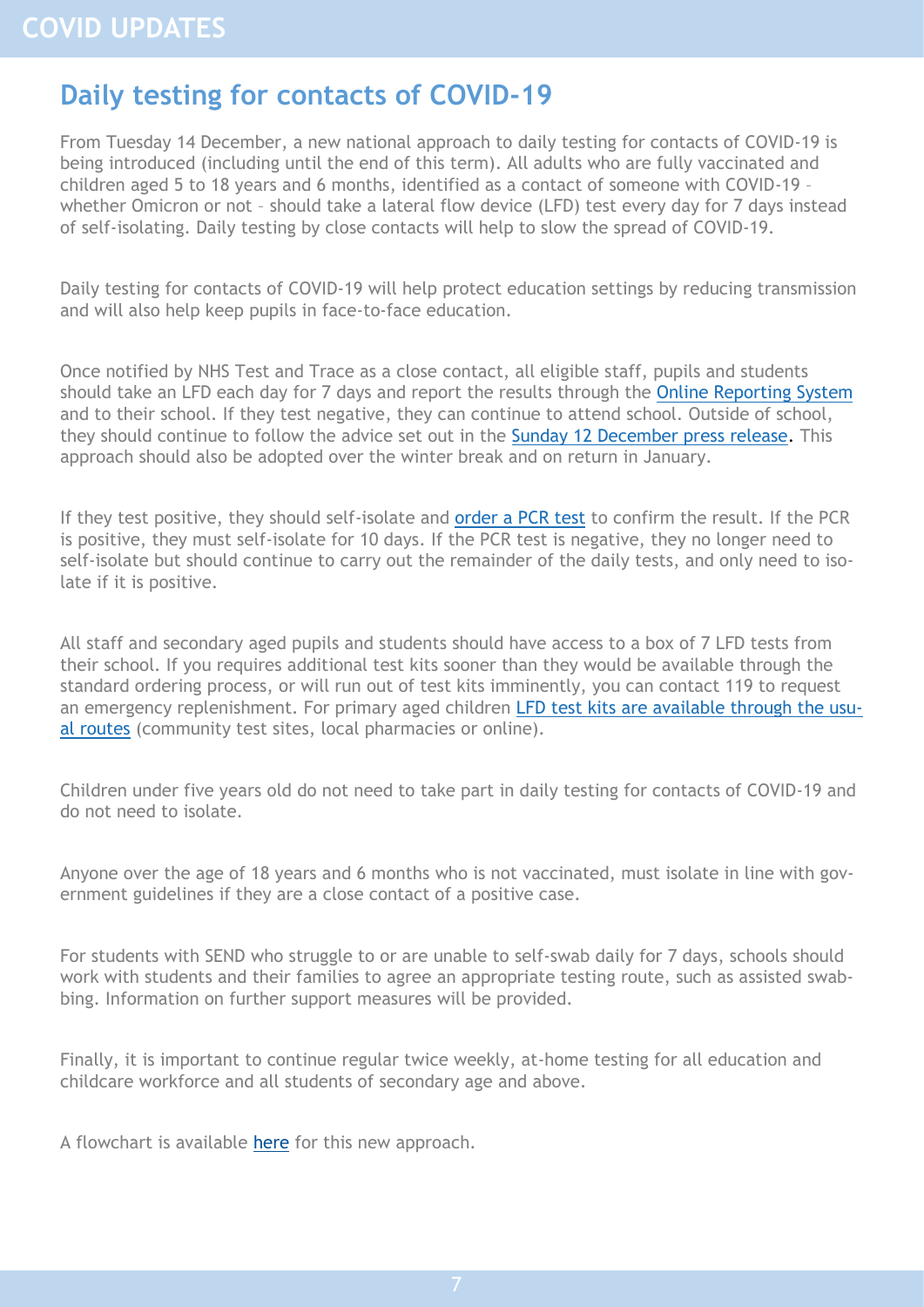<span id="page-7-0"></span>At 3.00pm today we received further guidance from the DfE which says 'From today, adults who are fully vaccinated and all children and young people aged between 5 to 18 years and 6 months identified as a close contact of someone with COVID-19, are strongly advised to take a lateral flow device (LFD) test every day for 7 days and continue to attend their setting as normal, unless they have a positive test result'. It does not, however, say if self isolation is required if they do not take up the advice to take daily LFDs. We are urgently following this up and will update you by email as soon as we have received clarification.

We have also been informed that nothing has changed in respect of national guidance on contact tracing in schools, Test and Trace continue to lead this and there is no expectation of schools to support with it routinely. In an outbreak situation schools may be asked to work with public health to do this but this will be in exceptional circumstances only. However, this does not appear to be working effectively and is not being applied consistently across the country. Again, we will update you again as we receive further clarification.

## **FINANCE UPDATES**

## **Budget Monitoring**

Thank you again to School Business Managers, and any other staff involved, for producing your first budget monitoring report for the 2020-21 financial year. The Central Team have now checked your submissions for reasonableness and have collated the information for the Board of Trustees meeting on 21<sup>st</sup> December. The outcome of our checks can be found on Foldr or by using this [link.](https://foldr.lsp.org.uk/public/PV7BW) Please enter your LA and DfE number to find the information for your school. Please be aware that we do not have sufficient information to determine whether your projections are completely accurate or not. Checks have been carried out for reasonableness and information has been provided to indicate any areas that may need further investigation to ensure that your projections are accurate.

If you need any further information, please do not hesitate to contact the Central Team.

### **Outcome of revenue outturn position at the end of the 2020- 21 financial year and analysis required**

The audit and the Annual Accounts completion process is now complete and your final revenue and capital balances are available in both a new Income and Expenditure Scenario and a Revised Budget Forecast in Orovia.

In total our revenue balances at the end of the 2020-21 financial year are over £3.2m. This is over £1m higher than was estimated when schools last formally submitted their projections to the Board of Trustees in April, an increase of approximately 33%. We are aware that these balances include unspent earmarked funds of £282k (including Covid Catch up funding and PE & Sports Premium, etc) and this will be part of the variance.

However, as we did last year, we are asking those schools with the largest variances (i.e. schools where the estimated revenue outturn position varies to that submitted in April by more than £20,000 or 3% of their annual funding, whichever is the lower) to review their final revenue outturn against their April monitor. We are excluding earmarked funds from the variance calculations. We have prepared the downloads to share with these schools to help with this process.

The purpose of this review will be to:

· Ensure that there is an understanding at school, LGB and Trust level of why any significant variation between earlier projections and the actual outturn have occurred.

· Identify any changes in practices required at an individual school level, or at Trust level, to our processes and procedures and for this to inform our investigation into alternative budget planning and monitoring software.